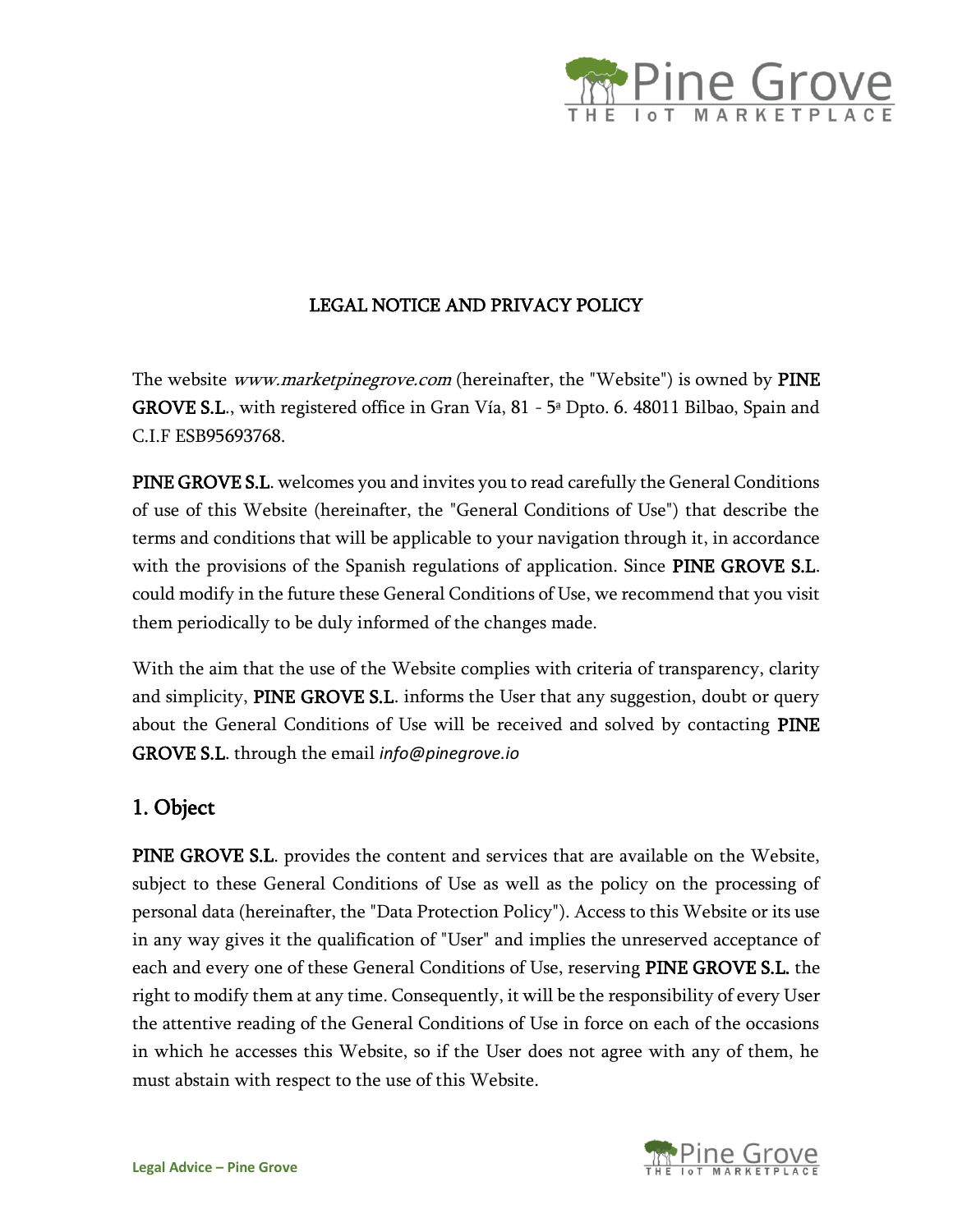

Likewise, you are warned that, on occasion, special conditions may be established for the use of the content and/or special services on the Website, the use of said contents or services will imply the acceptance of the specific conditions specified therein.

## 2. Services

Through this Website PINE GROVE S.L., can offer Users the possibility of accessing:

a) Information on the business activity of PINE GROVE S.L. and the range of services it offers, as well as the offers or promotions that in each moment could be in force, and, in his case, a Shop-on-line.

b) Contact section, where the interested party can indicate their data, along with any query they wish to make, in order to be able to contact the client for further clarification.

c) Section of subscriptions, where the user can indicate their data in order to be sent in a personalized way, information on the promotions that the company can offer at any time (hereinafter the "Services").

# 3. Privacy and Data Processing

When for accessing certain content or services it is necessary to provide personal data, Users will guarantee its veracity, accuracy, authenticity and validity. PINE GROVE S.L. will give said data the corresponding automated treatment according to its nature or purpose, in the terms indicated in the section of Privacy Policy.

# 4. Industrial and Intellectual Property

The User acknowledges and accepts that all the contents that are on the Website and especially, designs, texts, images, logos, icons, buttons, software, trade names, brands, or any other signs susceptible of industrial and/or commercial use are subject to Intellectual Property rights and that all the trademarks, trade names or distinctive signs, as well as all industrial and intellectual property rights, over the contents and/or any other elements inserted in the page, which are the exclusive property of PINE GROVE S.L. and/or from third parties, who have the exclusive right to use them in the economic traffic. Therefore,

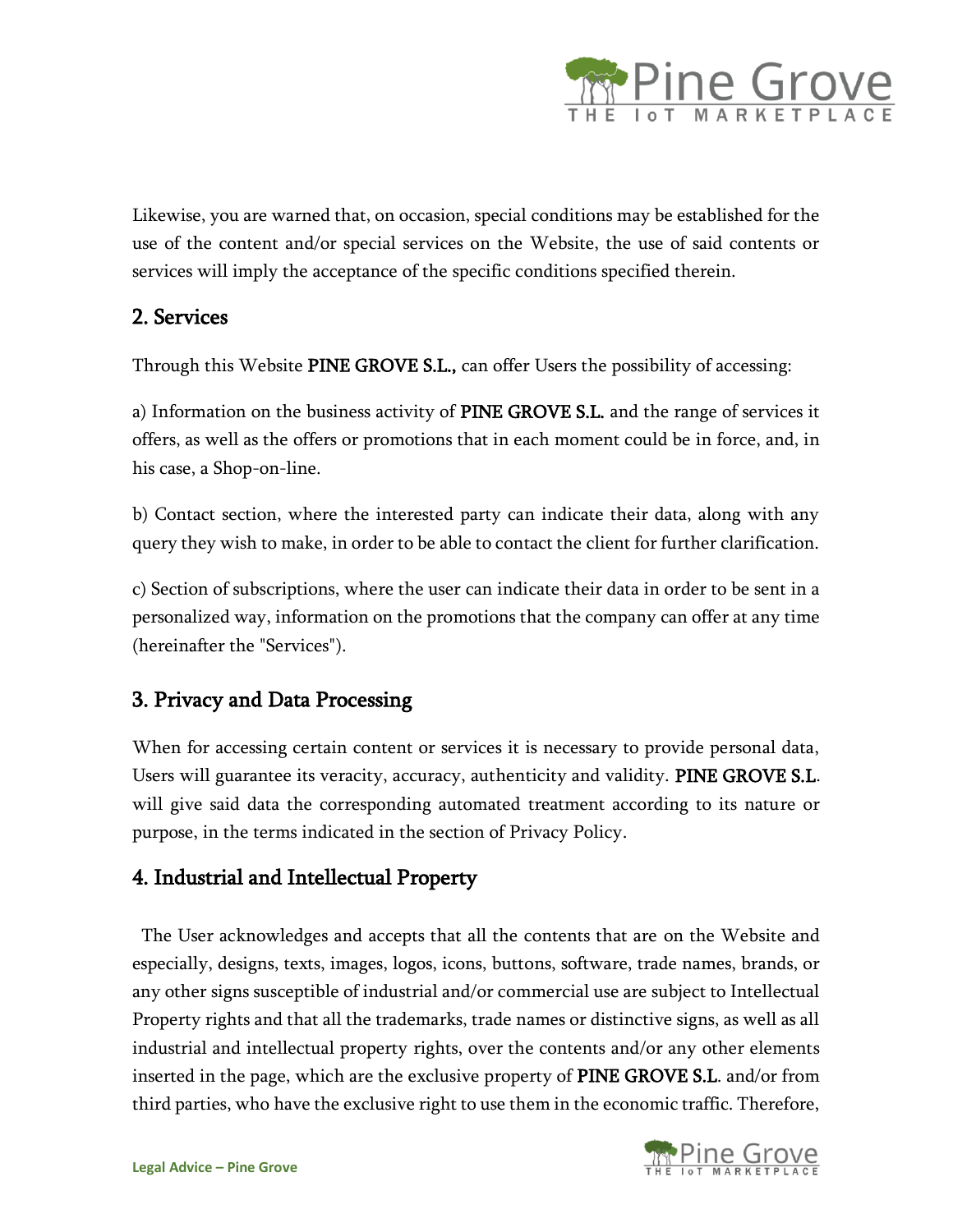

the User agrees not to reproduce, copy, distribute, make available or otherwise publicly communicate, transform or modify such content, keeping PINE GROVE S.L. unharmed of any claim arising from the breach of such obligations.

In no case does access to the Website imply any type of waiver, transfer, license or total or partial cession of said rights, unless expressly stated otherwise. The present General Conditions of Use of the Website do not confer to the Users any other right of use, alteration, exploitation, reproduction, distribution or public communication of the Website and/or its contents other than those expressly provided herein.

Any other use or exploitation of any rights will be subject to the prior and express authorization specifically granted for this purpose by PINE GROVE S.L. or the third holder of the affected rights.

The contents, texts, photographs, designs, logos, images, computer programs, source codes and, in general, any intellectual creation existing on this site, as well as the site as a whole, as a multimedia artistic work, are protected as rights of author by the legislation in the matter of intellectual property. PINE GROVE S.L. owns the elements that make up the graphic design of the Website, the menus, navigation buttons, HTML code, texts, images, textures, graphics and any other content of the Website or, in any case, has the corresponding authorization for the use of said elements. The content provided on the Website may not be reproduced in whole or in part, neither transmitted, nor recorded by any information retrieval system, in any form or in any medium, unless prior authorization is granted in writting by the aforementioned Entity and/or its respective authors or owners. Moreover, it's strictly forbidden to erase, avoid and/or manipulate the "copyright", as well as any technical protection mechanisms, or any other information mechanisms that could be part of the contents.

The User of this Website undertakes to respect the rights enunciated and to avoid any action that could harm them, reserving in any case PINE GROVE S.L. the exercise of whatever means or legal actions in defense of his legitimate rights of intellectual and industrial property.

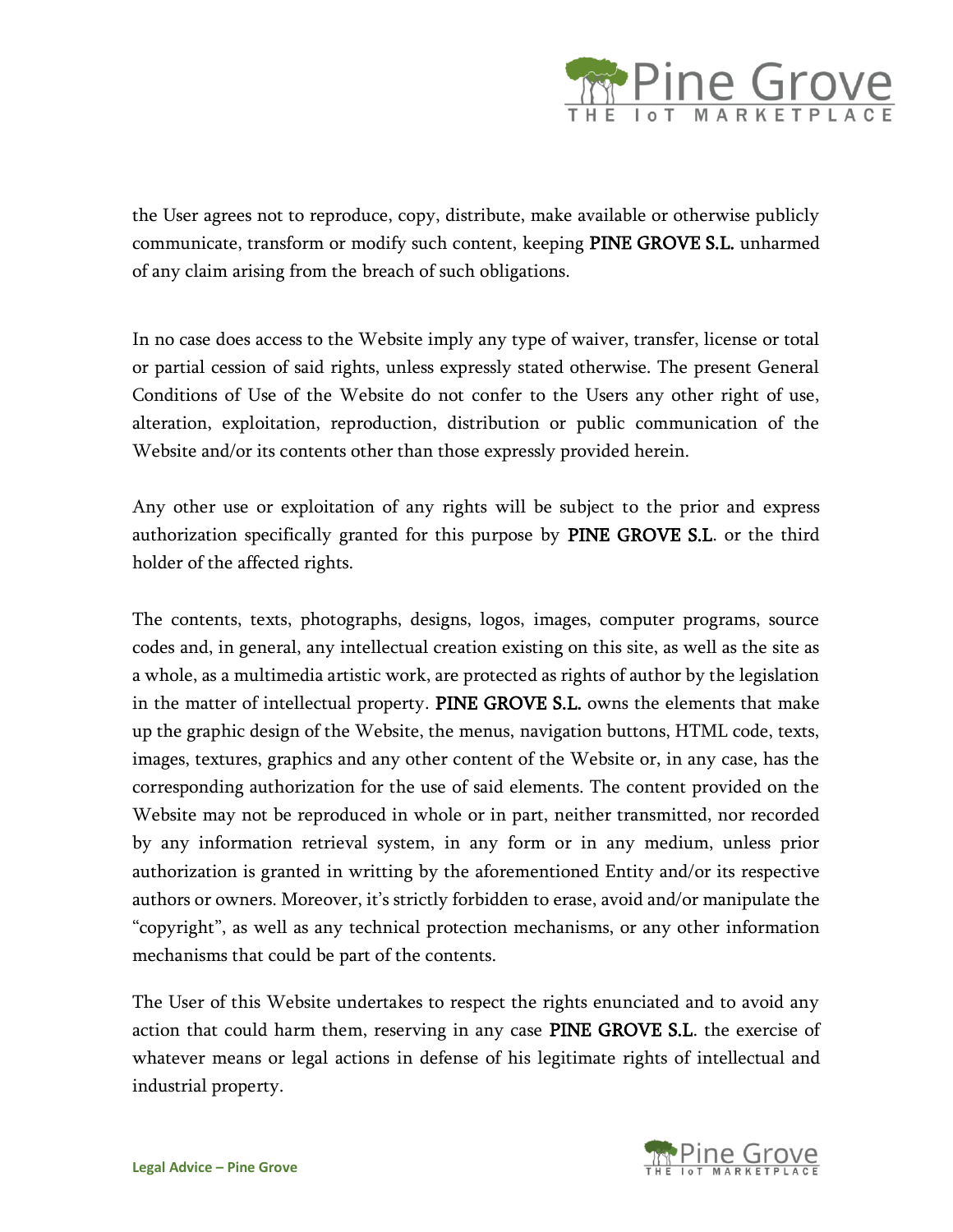

## 5. Obligations and Responsibilities of the Website User

The User agrees to:

a) Make an appropriate and lawful use of the Website as well as the contents and services, in accordance with:

- (i) the applicable legislation at all times;
- (ii) the General Conditions of Use of the Website;
- (iii) the moral and good customs generally accepted and
- (iv) public order.

b) Provide all the means and technical requirements that are required to access the Website.

c) Provide truthful information by completing the forms contained in the Website with your personal data and keeping them updated at all times so that it responds, at all times, to the real situation of the User. The User will be solely responsible for the false or inaccurate statements made and the damages caused to PINE GROVE S.L. or to third parties for the information he provides.

Notwithstanding the provisions of the previous section, the User must also refrain from:

a) Make unauthorized or fraudulent use of the Website and/or contents for illegal purposes or efects, prohibited in these General Terms of Use, harmful to the rights and interests of third parties, or that in any way may damage, disable, overload, deteriorate or prevent the normal use of services or documents, files and all kinds of content stored on any computer equipment.

b) Access or attempt to access resources or restricted areas of the Website, without meeting the conditions required for such access.

c) Causing damage to the physical or logical systems of the Website, its suppliers or third

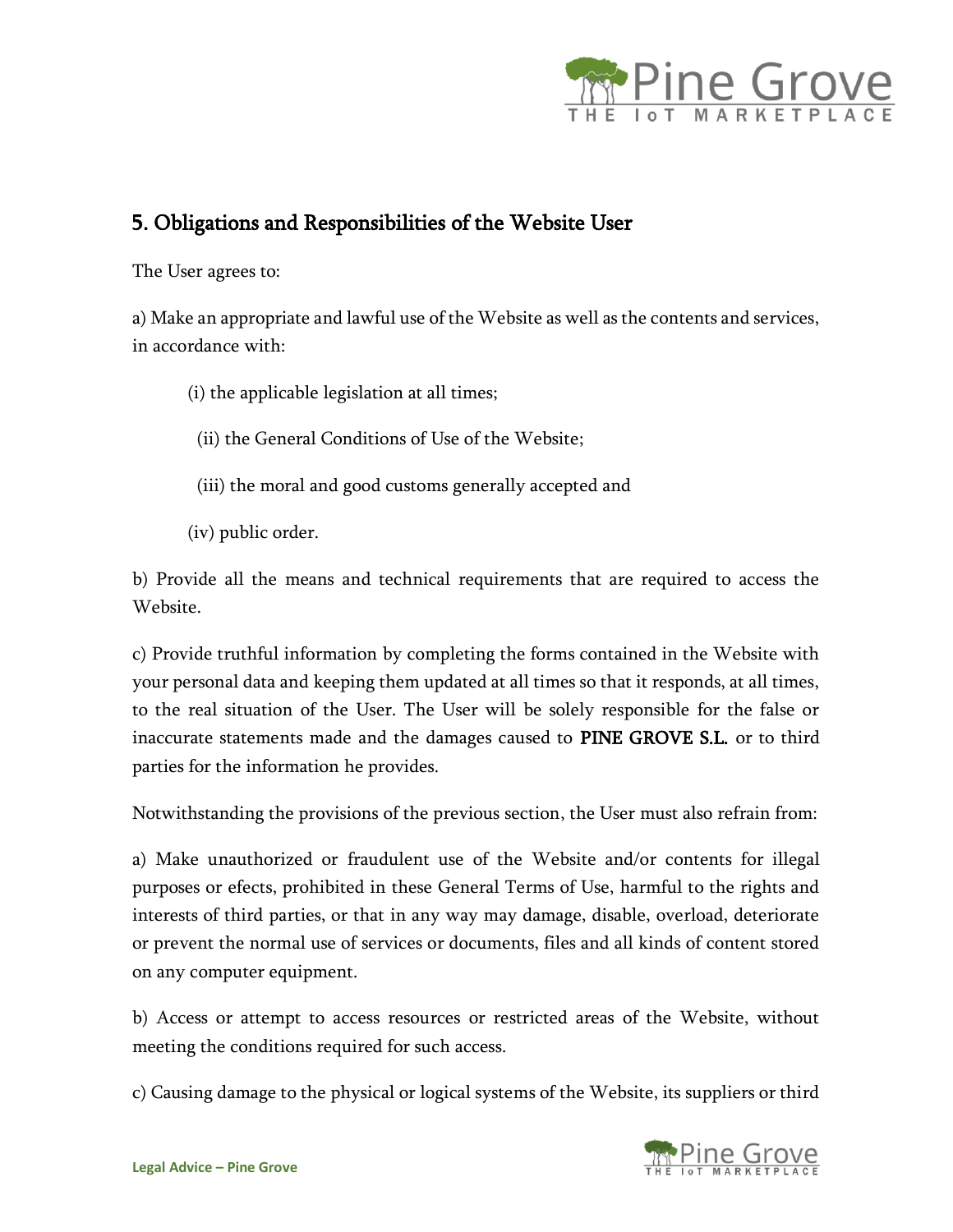

parties.

d) Introduce or spread computer viruses or any other physical or logical systems that are likely to cause damage to the physical or logical systems of PINE GROVE S.L., its suppliers or third parties.

e) Attempt to access, use and/or manipulate the data of PINE GROVE S.L., third party providers and other Users.

f) Reproduce or copy, distribute, allow public access through any form of public communication, transform or modify the contents, unless you have the authorization of the owner of the corresponding rights or it is legally permitted.

g) Delete, hide or manipulate the notes on intellectual or industrial property rights and other data identifying the rights of PINE GROVE S.L. or third parties incorporated into the contents, as well as technical protection devices or any information mechanisms that may be inserted into the contents.

h) Obtain and try to obtain the contents using means or procedures different from those that, according to the cases, have been made available for this purpose or have been expressly indicated in the web pages where the contents are found or, in general, from those that are usually used on the Internet because they do not involve a risk of damage or disablement of the Website and/or contents.

i) In particular, and merely indicative and not exhaustive, the User undertakes not to transmit, disseminate or make available to third parties information, data, content, messages, graphics, drawings, sound and/or image files, photographs, recordings, software and, in general, any kind of material that:

(i) in any way it is contrary, disparages or attempts against the fundamental rights and public liberties recognized constitutionally, in the International Treaties and in the rest of the current legislation;

(ii) induce, incite or promote criminal, slanderous, defamatory, violent or, in general, contrary to the law, morals, generally accepted good practices or public

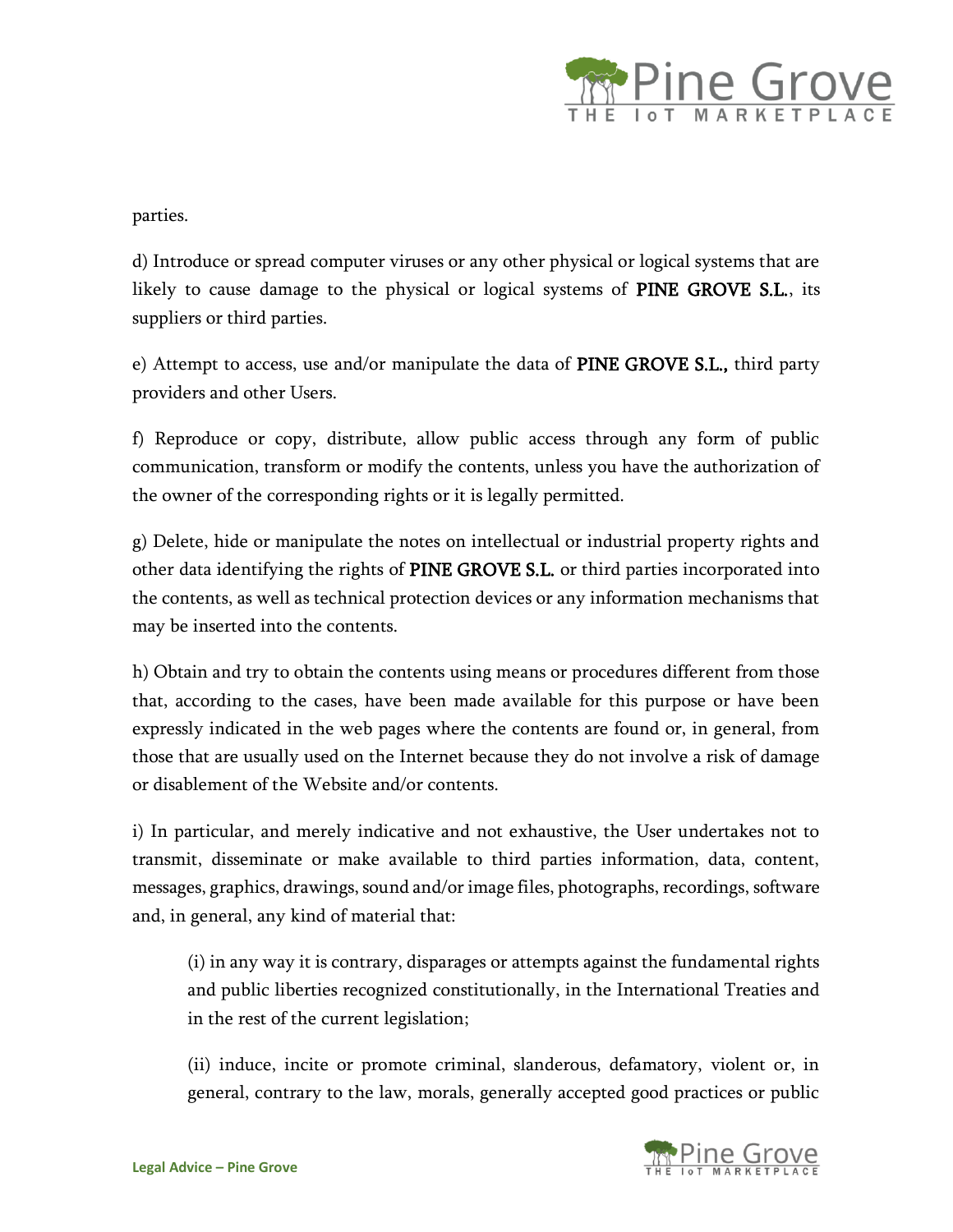

order;

(iii) induce, incite or promote discriminatory actions, attitudes or thoughts because of sex, race, religion, beliefs, age or condition;

(iv) incorporate, make available or allow access to products, elements, messages and/or services that are criminal, violent, offensive, harmful, degrading or, in general, contrary to law, morality and generally accepted good practices or public order;

(v) induces or may induce an unacceptable state of anxiety or fear;

(vi) induce or incite to engage in dangerous, risky or harmful practices for health and psychic balance;

(vii) is protected by the legislation on intellectual or industrial protection belonging to PINE GROVE S.L. or to third parties without having authorized the intended use;

(viii) be contrary to honor, personal and family intimacy or the image of people;

(ix) constitute any type of advertising;

(x) include any type of virus or program that prevents the normal operation of the Website.

If, to access some of the services and/or contents of the Website, a password will be provided, the User undertakes to use it diligently, keeping it secret at all times.

Consequently, the User will be responsible for its proper custody and confidentiality, undertaking not to assign it to third parties, temporarily or permanently, or to allow access to the aforementioned services and/or contents by third parties. Likewise, it is obliged to notify PINE GROVE S.L. about any fact that may imply an improper use of your password, such as, without limitation, your theft, loss or unauthorized access, in order to proceed with immediate cancellation. Consequently, until the previous notification is made, PINE GROVE S.L. will be exempt from any liability that may arise

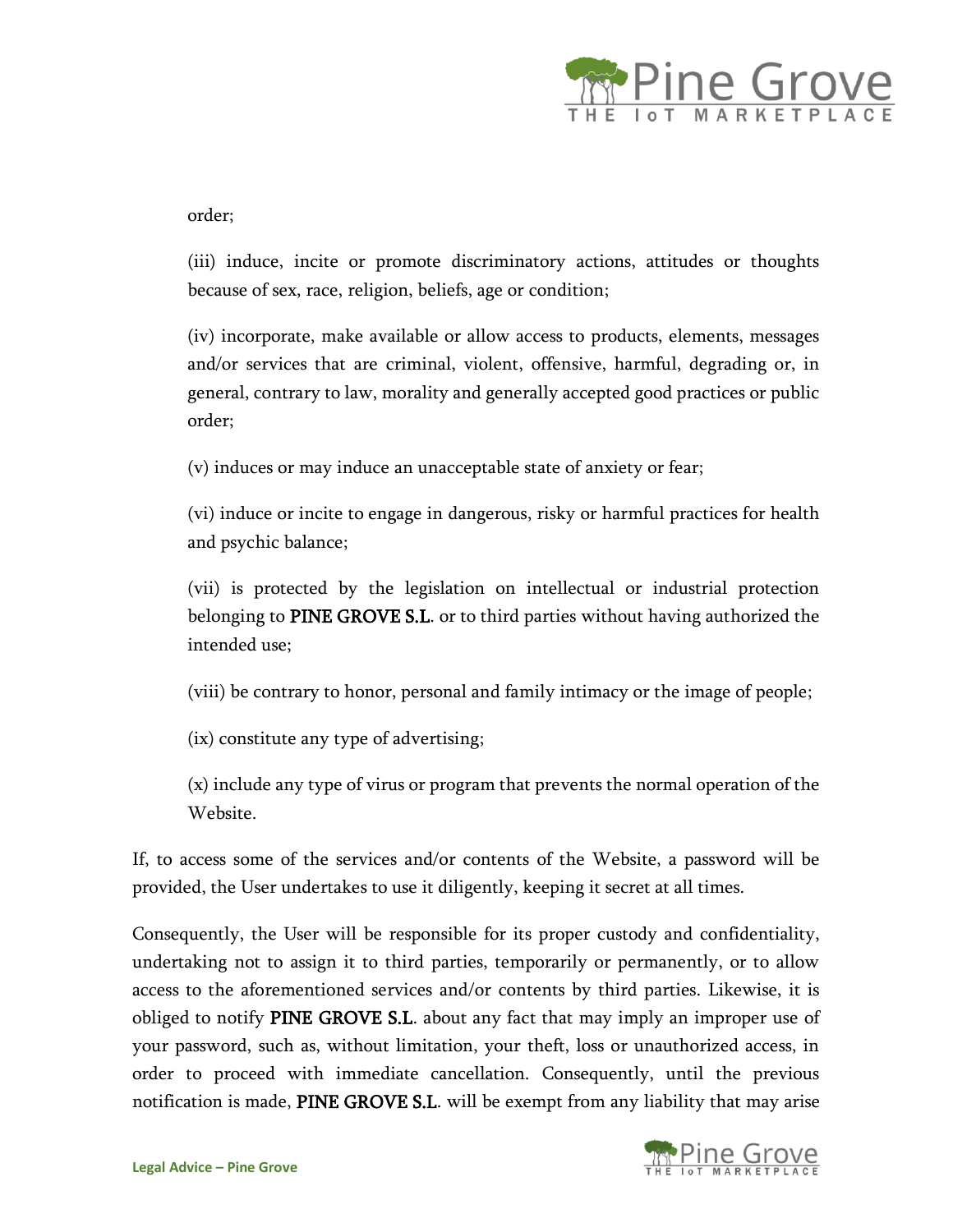

from the misuse of your password, being the User responsible for any illegal use of the contents and/or services of the Website by any illegitimate third party. If the User negligently or maliciously fails to comply with any of the obligations set forth in these General Conditions of Use, he will be liable for all damages and losses resulting from such breach for PINE GROVE S.L.

### 6. Responsibilities

PINE GROVE S.L. does not guarantee continuous access, nor the correct display, download or use of the elements and information contained in the pages, which may be impeded, hindered or interrupted by factors or circumstances that are beyond their control.

PINE GROVE S.L. is not responsible for the decisions that may be adopted as a result of access to the content or information offered. PINE GROVE S.L. may interrupt the service or immediately resolve the relationship with the User if it detects that a use of its Website or any of the services offered in it are contrary to these General Conditions of Use. PINE GROVE S.L. is not responsible for damages, losses, harms, claims or expenses derived from the use of the Website. It will only be responsible for eliminating, as soon as possible, the contents that may generate such damages, provided that this is notified. In particular, it will not be responsible for the damages that could be derived, among others, from:

(i) interference, interruptions, failures, omissions, telephone breakdowns, delays, blockages or disconnections in the operation of the electronic system, caused by deficiencies, overloads and errors in telecommunications lines and networks, or any other cause beyond the control of PINE GROVE S.L.;

(ii) illegitimate intromissions through the use of malicious programs of any kind and through any means of communication, such as computer viruses or any other;

(iii) improper or inappropriate abuse of the Website

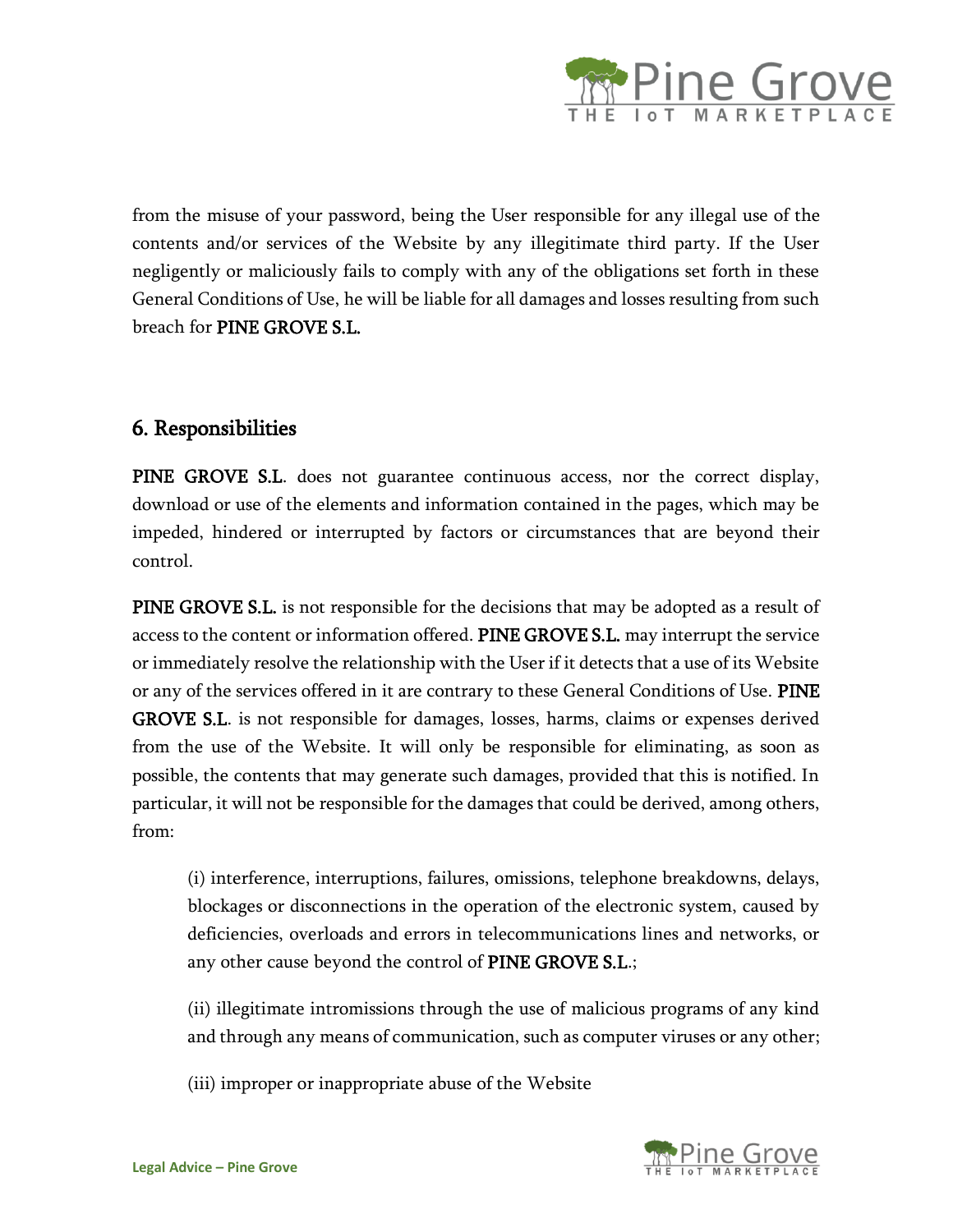

(iv) security or navigation errors caused by a malfunction of the browser due to the use of non-updated versions thereof. The administrators of PINE GROVE S.L. reserve the right to withdraw, totally or partially, any content or information present on the Website. PINE GROVE S.L. excludes any liability for damages of any kind that could be due to the misuse of the services freely available and used by Website Users. Also, PINE GROVE S.L. is exempt from any responsibility for the content and information that may be received as a result of the data collection forms, being available only for the provision of consultation services and questions. On the other hand, in case of causing damages and losses due to an illicit or incorrect use of said services, the User may be claimed by PINE GROVE S.L. of the damages or losses caused.

The User will defend, indemnify and maintain PINE GROVE S.L. undamaged against any damages and losses arising from claims, actions or claims of third parties as a result of your access or use of the Website. Likewise, the User undertakes to indemnify PINE GROVE S.L. against any damages and losses arising from the use of "robots", "spiders", "crawlers" or similar tools used for the purpose of collecting or extracting data or any other action on their part that imposes an unreasonable burden on the operation of the Website.

# 7. Hyperlinks

The User undertakes not to reproduce in any way, even through a hyperlink, this Website owned by PINE GROVE S.L., as well as any of its contents, unless expressly authorized in writing by PINE GROVE S.L.

The present Website, owned by PINE GROVE S.L., includes links to other websites managed by third parties, in order to facilitate the User's access to the information of collaborating companies and/or sponsors. Accordingly, PINE GROVE S.L. is not responsible for the content of these websites, nor is placed in a position of guarantor or party offering the services and/or information that may be offered to third parties through the links of third parties.

The User is granted a limited, revocable and non-exclusive right to create links to the

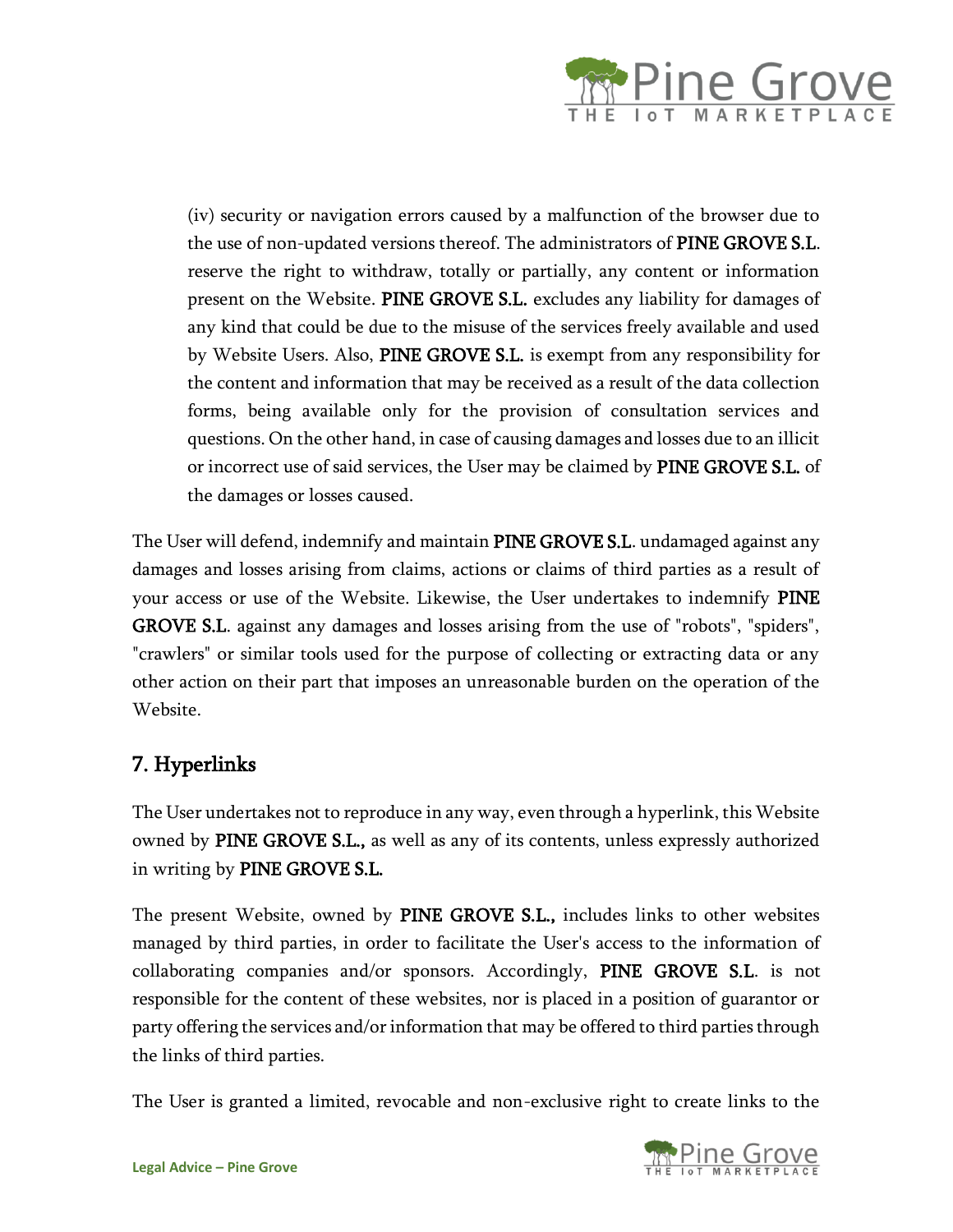

main page of this Website exclusively for private and non-commercial use. Websites that include links to this Website:

(i) they can not imply that PINE GROVE S.L. recommend that website or its services or products;

(ii) they can not falsify their relationship with PINE GROVE S.L. nor to affirm that PINE GROVE S.L. has authorized such link, nor include trademarks, denominations, trade names, logos or other distinctive signs of PINE GROVE S.L.;

(iii) may not include content that may be considered distasteful, obscene, offensive, controversial, that incites violence or discrimination based on sex, race or religion, contrary to public order or unlawful;

(iv) they can not link to any page of this Website other than the main page;

(v) must link to the address of this Website, without allowing the website that makes the link reproduce this Website as part of its website or within one of its "frames" or create a "browser" on any of the pages of this Website. PINE GROVE S.L. may request, at any time, that you remove any link to the Website, after which you must proceed immediately to its elimination.

PINE GROVE S.L. can not control the information, content, products or services provided by other websites that have established links to this Website. Consequently, PINE GROVE S.L. does not assume any responsibility for any aspect related to such websites.

### 8. Data Protection

To use some of the Services, Users must previously provide certain personal data. For this, PINE GROVE S.L. will automatically process the Personal Data in compliance with Law 15/1999, of December 13, Protection of Personal Data and with Royal Decree 1720/2007, of December 21 (hereinafter the "LOPDCP").

PINE GROVE S.L. guarantees the protection of all personal data provided by the User in

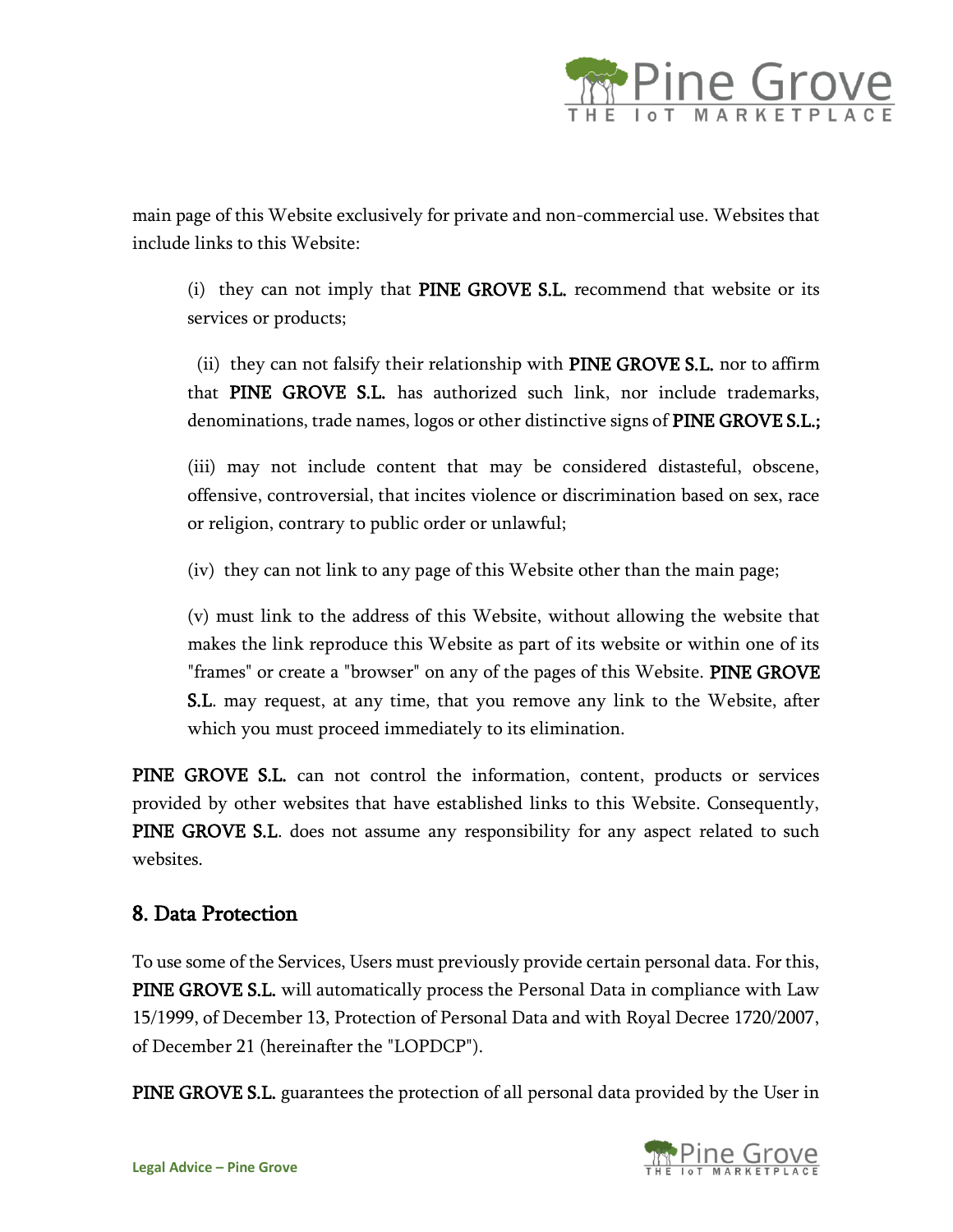

this Website and, in compliance with the provisions of the LOPDCP, informs you that:

a) All personal data provided to PINE GROVE S.L., will be processed by it in accordance with LOPDCP and will be incorporated into a file, created and maintained under the responsibility of PINE GROVE S.L., which has been duly registered with the Spanish Agency for Protection of data.

b) The data is collected with the purpose of managing and resolving the issues raised by the Users as well as supplying the products or providing the services of the company's activity.

c) In the collection and processing of personal data, adequate security measures have been adopted to prevent loss, unauthorized access or manipulation thereof, in accordance with the provisions of the LOPDCP.

d) PINE GROVE S.L. commits in protecting the confidential information that can have access to.

e) PINE GROVE S.L. will not use in any case personal data that the User puts at its disposal to provide services to third parties other than those referred to in section b) of this document or, where appropriate, to achieve an own utility.

f) The User certifies that he/she possesses the necessary legal capacity for the provision of consent regarding the processing of their personal data and all of it, in accordance with the provisions of this Privacy Policy.

g) The User can, at any time, exercise the rights of access, rectification, cancellation and opposition to their personal data as well as the revocation of consent for any of the abovementioned purposes, sending PINE GROVE S.L. duly signed letter to our address postal, indicated above, where the contact details are clearly stated, to which a photocopy of your ID or NIF or document proving your identity must be attached.

h) The User authorizes the automated processing of personal data provided in the terms indicated. If you authorize the processing of your personal data for the latter purpose, please check the following box: "I have read and accept the terms of the Legal Notice and

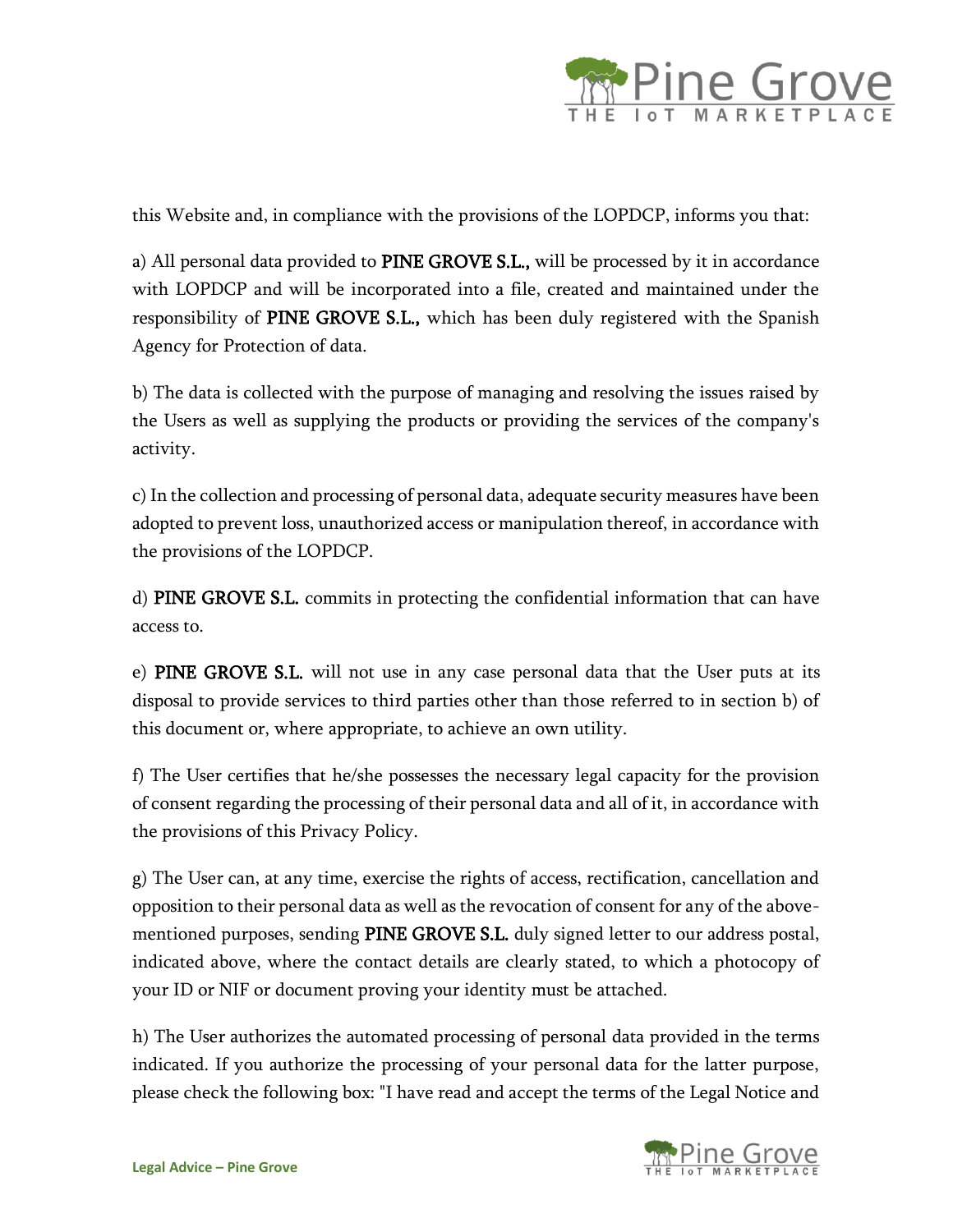

Privacy Policy", which is found after the data collection form, in the "contact" section.

## 9. Cookies

PINE GROVE S.L. reserves the right to use the technology "cookie" on the Website, in order to recognize it as a frequent user and customize the use made of the Website through the pre-selection of its language, or more desired or specific content. The "cookies" used by the Website, or the third party acting on their behalf, are associated only with an anonymous user and their computer, and do not provide the user's personal data.

Cookies are files sent to a browser through a web server to record the User's navigation on the Website, when the User allows their reception. At the same time you can delete the "cookies" for which you should consult the instructions for using your browser. Thanks to "cookies", it is possible that PINE GROVE S.L. recognizes the browser of the computer used by the User in order to provide contents according to the navigation or advertising preferences and the demographic profiles of the Users, as well as to measure the visits and traffic parameters, and to monitor the progress and the number of tickets.

### 10. Duration and termination

The provision of the service of this Website and of the other services have in principle an indefinite duration. However, PINE GROVE S.L. may terminate or suspend any of the services of the Website at any time, when deemed appropriate. When possible, PINE GROVE S.L. will announce the termination or suspension of the provision of the determined service.

### 11. Declarations and Guarantees.

In general, the contents and services offered on the Website are purely informative.

Therefore, when offered, PINE GROVE S.L. does not grant any guarantee or statement in relation to the contents and services offered on the Website, including, without limitation, guarantees of lawfulness, reliability, usefulness, accuracy, or merchantability,